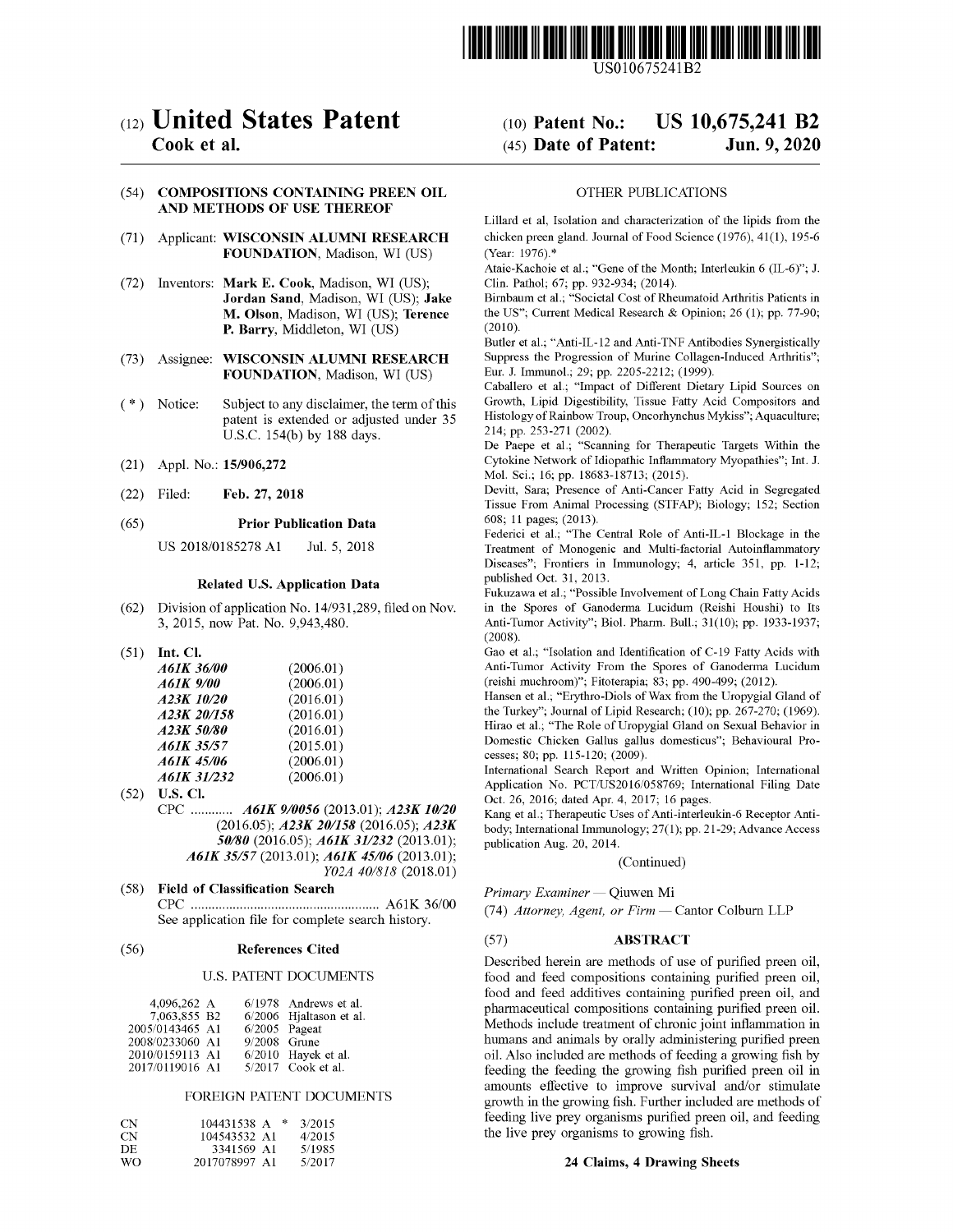#### (56) **References Cited**

#### OTHER PUBLICATIONS

Kim et al.; "The Roll of IL-12 in Inflammatory Activity of Patients with Rheumatoid Arthritis (RA)"; Clin Exp Immunol; 119; pp. 175-181; (2000).

Lakshmi et al.; "Antiperoxidative, Anti-Inflammatory, and Antimutagenic Activities of Ethanol Extract of the Mycelium of Ganoderma Lucidum Occurring in South India"; Teratogenesis,Carcinogenesis,and Mutagenesis Supplement l; pp. 85-97; (2003).

Lillard et al.; "Isolation and Characterization of the Lipids From the Chicken Preen Gland"; Journal of Food Science; 41(1); pp. 195- 196; (1976).

Matthys et al.; "Anti-IL-42 Antibody Prevents the Development and Progression of Coliagen-Induced Arthritis in IFN-y Receptor-Deficient Mice"; Eur. J. Immunol; 28; pp. 2143-2151; (1998).

Midtlyng, P.J.; "Vaccinated Fish Welfare: Protection Versus Side-Effects" in Fish Vaccinology; Gudding R, Lillehaug A, Midtlyng PJ, Brown F (eds); Dev Biol Stand, Basel, Karger, vol. 90; pp. 371-379; (1997).

Miles et al.; "The Benefits of Fish Meal in Aquaculture Diets"; Fisheries and Aquatic Sciences Department, UF/IFAS Extension; original publication Nov. 2005; http://edis.ifas.ufl.edu.

Molto et al.; "Ati-IL-1 Molecules: New Comers and New Indications"; Joint Bone Spine; 77; pp. 102-107; (2010).

Moyer et al.; Experimental Test of the Importance of Preen Oil in Rock Doves (Columba Liva); The Auk; 120(2); pp. 490-496;  $(2003)$ 

Petrovic-Rackov et al.; "Clinical Significance of IL-18, IL-15, IL-12 and TNF-a Measurement in Rheumatoid Arthritis"; Clin Rheumatol; 25; pp. 448-452; (2006).

Romarheim et al.; "Bacteria Grown on Natural Gas Prevent Soybean Meal-Induced Enteritis in Atlantic Salmon"; Journal of Nutrition; 141; pp. 124-130 (2011).

Sandilands et al.; "Preen Gland Function in Layer Fowls: Factors Affecting Preen Oil Fatty Acid Composition"; British Poultry Science; 45(1); pp. 109-115; (2004).

Shobha et al.; "Volatile Compounds of Therapeutic Importance Produced by Leuconostoc pararnesenteroides, a Native Laboratory Isolate"; Turk J. Biol.; 31, pp. 35-40; 2007.

Spooren et al.; "Interleukin-6, a mental cytokine"; Brain Research Reviews; 67; pp. 157-183; (2011).

Uran et al.; "Soybean Meal Induces Intestinal Inflammation in Common Carp *(Cyprinus carpio* L.)"; Fish & Shellfish Immunology; 25; pp. 751-760; (2008).

Yoo et al.; "Characterization and Cytotoxic Activities of Nonadecanoic Acid Produced by *Streptomyces scabiei* Subsp. Chosunensis M0137 (KCTC 9927)"; Journal of Microbiology; 40(4); pp. 331-334; (2002).

\* cited by examiner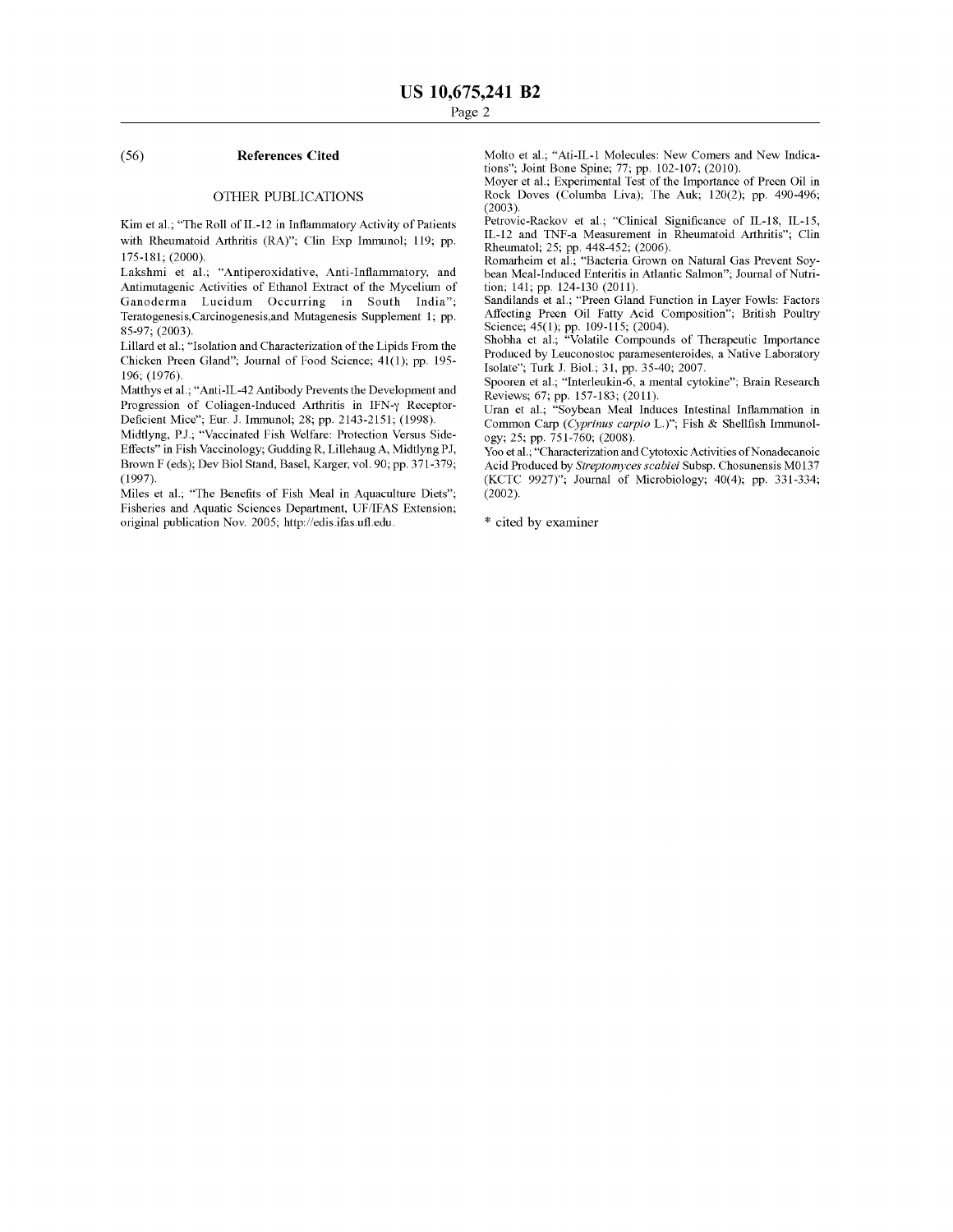

Figure 1





Figure 3

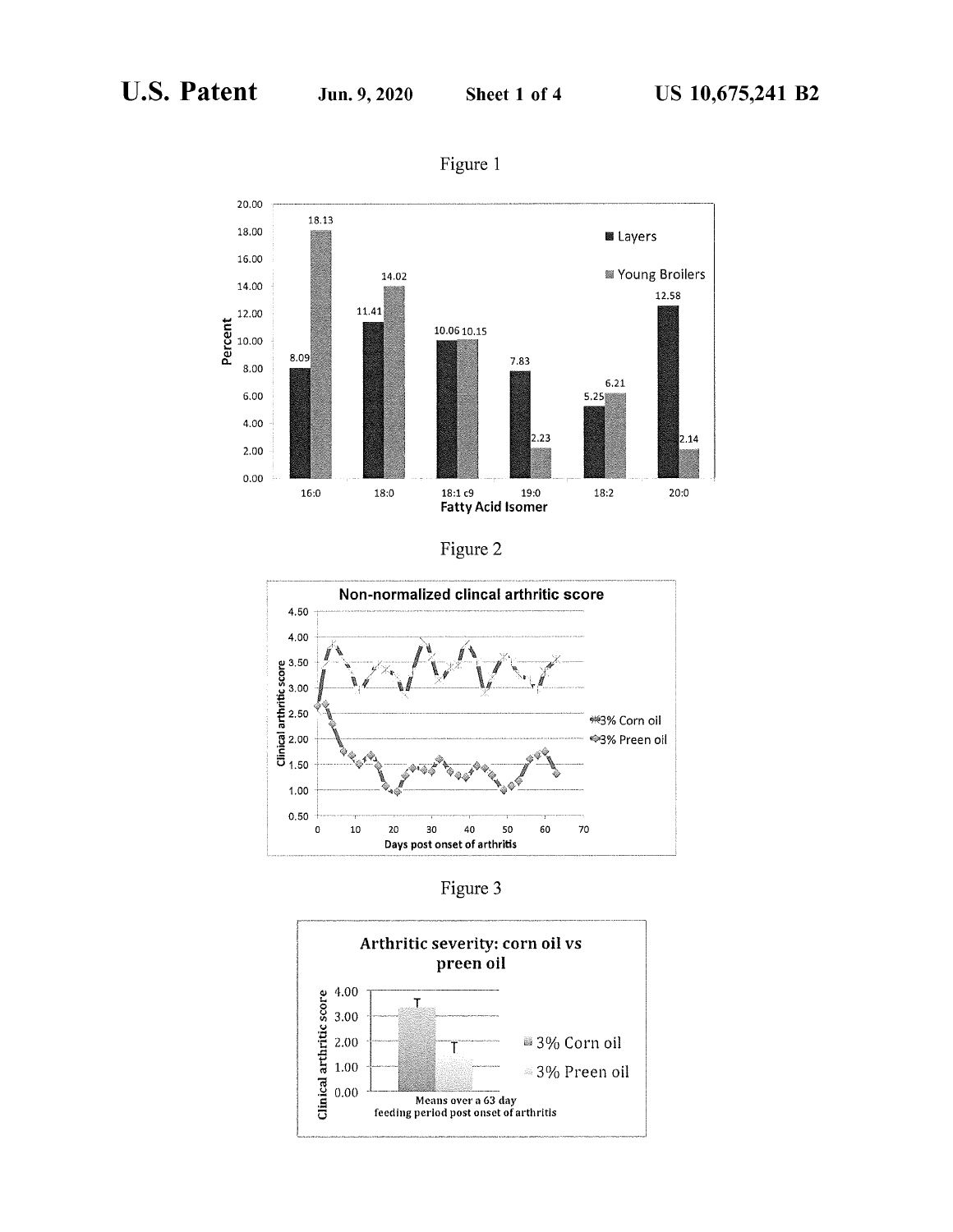



Figure 5



Figure 6

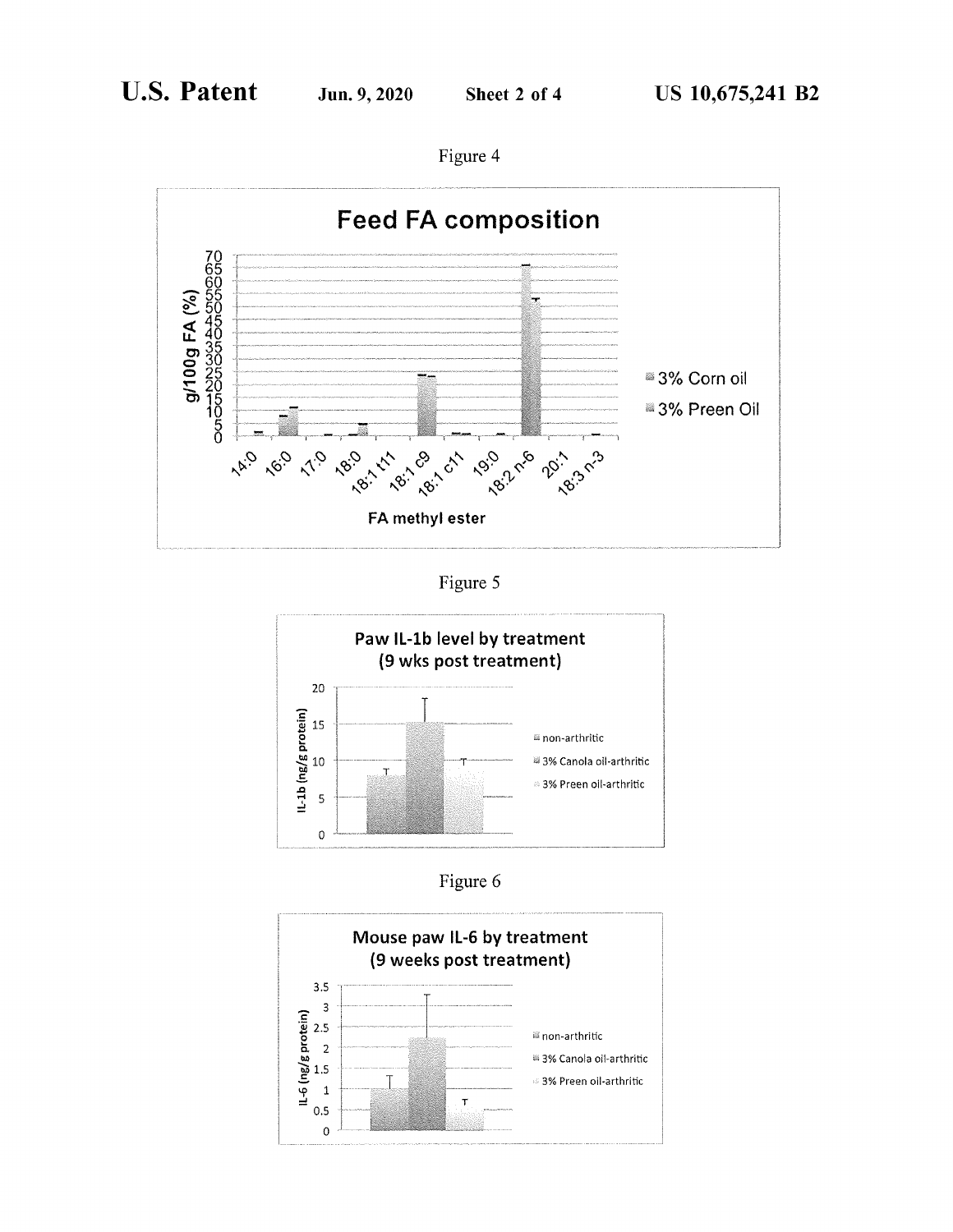Figure 7







Figure 9

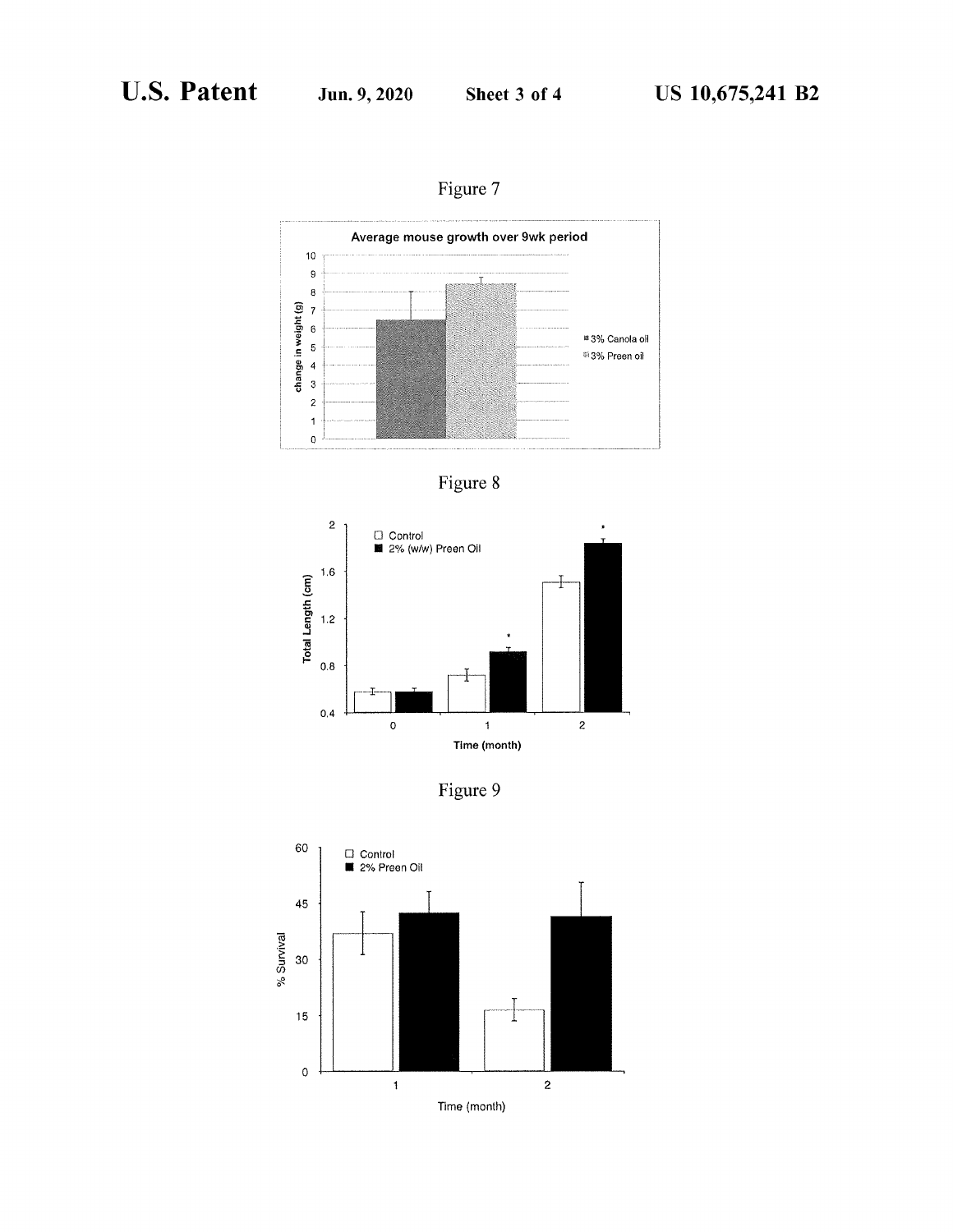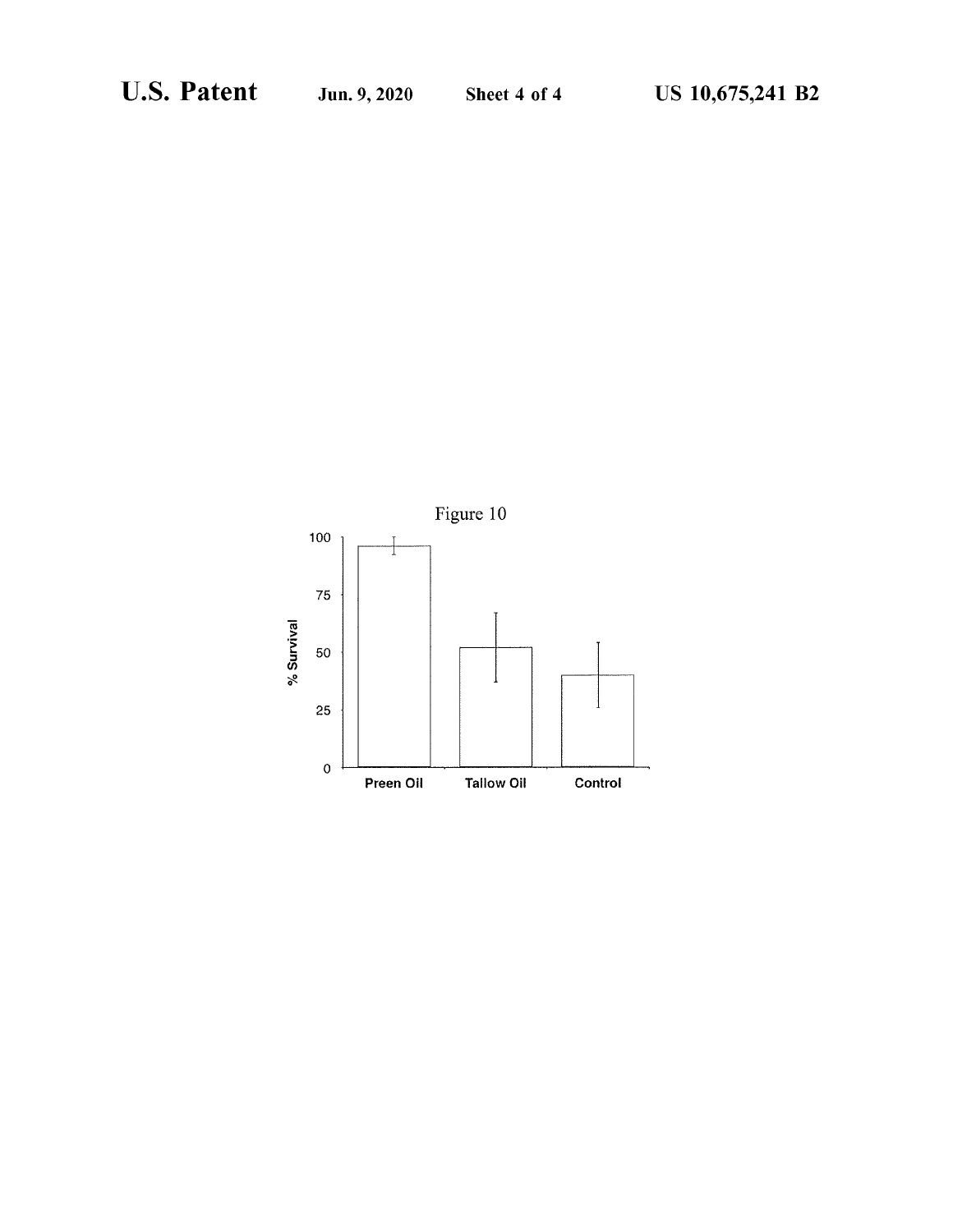### **COMPOSITIONS CONTAINING PREEN OIL AND METHODS OF USE THEREOF**

#### CROSS-REFERENCE TO RELATED APPLICATIONS

This application is a divisional of U.S. application Ser. No. 14/931,289 filed on Nov. 3, 2015, which is incorporated herein by reference in its entirety.

#### STATEMENT REGARDING FEDERALLY SPONSORED RESEARCH & DEVELOPMENT

This invention was made with government support under  $_{15}$ 18-CRHF-0-6055 awarded by the USDA/NIFA. The govermnent has certain rights in the invention.

### FIELD OF THE DISCLOSURE

The present disclosure is related to compositions and methods for the oral administration of naturally occurring oils, particularly food and feed compositions.

#### BACKGROUND

The exudate from the preen (or uropygial) gland found at the base of the tail of most birds, is applied to the plumage during preening. Preen gland exudate has a lipid fraction and a non-lipid fraction containing proteins, inorganic salts and 30 cell fragments. The lipid fraction (herein referred to as preen oil) is made up of monoester, diester and triester waxes (long-chain carbon molecules which contain one, two or three ester bonds). Preen oil isolated from turkey preen glands has been shown, for example, to include the fatty 35 acids C10:0, C12:0, C14:0, C16:0, C17:0, C18:0, C19:0 and C20:0. In vitro assays have suggested that C19:0 (19:0 or nonadecanoic acid) has possible anti-inflammatory, antitumor, and proliferous cell inhibitory effects.

There is increasing interest in natural substances that have 40 health benefits in medicine and animal agriculture. Preen glands are included in segregated tissue from animal processing (STFAP). Currently, STFAP is discarded or rendered with other wastes during meat harvest and processing, and can be separated from a larger stream of waste and byproducts. The oil from the animal tissue can be easily removed through mechanical means (dissection) and extracted using solvents. It is thus desirable to isolate preen oil from preen glands that would otherwise be part of the waste stream of animal processing and to identify uses for 50 the purified preen oil.

What is needed are methods of use of natural substances such as preen oil to provide health benefits in humans and animals.

#### BRIEF SUMMARY

In one aspect, a method of treating an individual in need of treatment for chronic inflammation comprises orally administering to the individual a composition comprising a therapeutically effective amount of purified preen oil.

In another aspect, a food or feed composition comprises 0.01 to 10 wt % of purified preen oil, and a basal food composition. Also included herein is a food or feed additive composition comprising 0.1 to 99 wt % of purified preen oil. 65

In another aspect, a method of feeding a growing fish comprises feeding the growing fish a fish food composition comprising an effective amount of purified preen oil to improve survival and/or stimulate growth in the growing fish.

In another aspect, a method of reducing a risk of hypoxia 5 in a fish in aquaculture, comprises feeding the fish a fish food composition comprising an effective amount of purified preen oil to reduce the risk of hypoxia in the fish in aquaculture.

In yet another aspect, an aquaculture fish feed composi-<sup>10</sup> tion comprises 0.01 to 10 wt  $\%$  of purified preen oil, and a basal aquaculture fish feed composition. Also included herein is an aquaculture fish feed additive composition comprising 0.1 to 99 wt % purified preen oil.

In a still further aspect, a method of feeding live prey organisms for use as food in aquaculture comprises feeding the live prey organisms a diet comprising an effective amount of purified preen oil to increase a preen oil lipid content of the live prey organisms.

In a yet further aspect, a pharmaceutical composition 20 comprises 0.1 to 99 wt % of purified preen oil, and a pharmaceutically acceptable excipient.

#### BRIEF DESCRIPTION OF THE DRAWINGS

25 FIG. **1** shows the fatty acid content of preen oil purified from the preen glands of layers and young broilers.

FIG. **2** shows the clinical arthritic score over a 63-day period for mice supplemented with 3% preen oil compared to 3% corn oil.

FIG. **3** shows the reduction in arthritic severity over a 63-day period for mice supplemented with 3% preen oil compared to 3% corn oil.

FIG. **4** shows the feed fatty acid composition for a 3% corn oil and a 3% preen oil mouse diet.

FIG. **5** shows mouse paw IL-1 $\beta$  in non-arthritic mice, arthritic mice supplemented with 3% canola oil, and arthritic mice supplemented with 3% preen oil.

FIG. **6** shows mouse paw IL-6 in non-arthritic mice, arthritic mice supplemented with 3% canola oil, and arthritic

FIG. **7** shows the average mouse weight gain over a 63-day period in 8 week old, weight matched mice fed either 3% canola oil diet or 3% preen oil diet and weighed weekly.

FIG. **8** shows the effects of 2% dietary preen oil on the growth of larval fathead minnows.

FIG. **9** shows the effects of 2% dietary preen oil on the survival of larval fathead minnows.

FIG. **10** shows the survival rates of juvenile walleyes subjected to acute hypoxia.

The above-described and other features will be appreciated and understood by those skilled in the art from the following detailed description, drawings, and appended claims.

### 55 DETAILED DESCRIPTION

Described herein are methods of orally administering purified preen oil to provide health benefits in humans and animals. The health benefits of orally administered preen oil had not previously been reported. It has been unexpectedly discovered herein that oral administration of purified preen oil has anti-inflammatory and other health benefits in animals. In an aspect, orally administered purified preen oil reduces disease-associated chronic inflammation. In another aspect, orally administered purified preen oil reduces chronic joint inflammation such as that associated with rheumatoid arthritis (RA). In yet another aspect, oral admin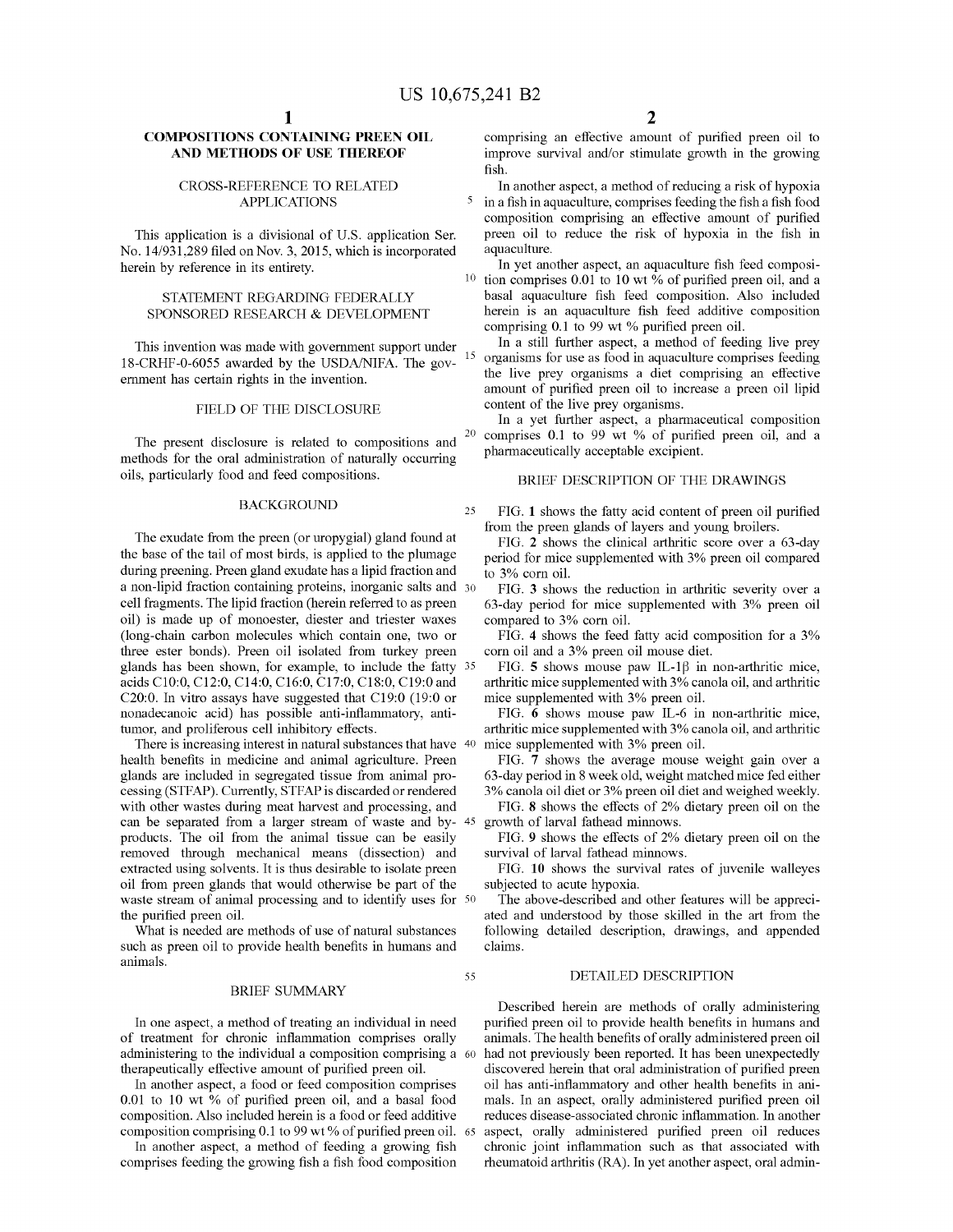istration of purified preen oil to larval and growing fish, particularly fish growing in aquaculture, results in decreased mortality, improved health, and increased growth.

As used herein, purified preen oil is defined as the lipids isolated from the preen gland of fowl, such as chickens and turkeys. Purified preen oil is substantially free of the nonlipid fraction of preen exudate containing proteins, inorganic salts and cell fragments. Substantially-free means that the preen oil contains less than about 61 wt % of non-lipid components, specifically less than about 50 wt % non-lipid components, and more specifically less than about 20 wt % non-lipid components. While there is some variability in the composition of preen oil depending upon the source and the purification method, in general, preen oil contains 6:0, 7:0, 8:0, 9:0, 10:0, 11:0, 12:0, 13:0, 14:0, 15:0, 16:0, 17:0, 18:0, 18:1 C9, 19:0, 18:2 and 20:0 fatty acids.

In one aspect, a method of treating an individual in need of treatment for chronic inflammation comprises orally administering to the individual a composition comprising a therapeutically effective amount of purified preen oil. As 20 used herein, chronic inflammation is not acute or injuryrelated and is associated with dysregulation of the proinflammatory cytokines IL-1 and IL-6. Inhibition of IL-1 and IL-6 by the administration of preen oil produces broad anti-inflammatory effects. In one aspect, the chronic inflam- 25 mation is associated with a disease wherein inhibition of the pro-inflammatory cytokines IL-1 and IL-6 reduces diseaseassociated chronic inflammation. In another aspect, the chronic inflammation is chronic joint inflammation which is generally associated with pain lasting for weeks or even 30 years, or chronic joint inflammation associated with the natural aging process. In a still more specific aspect, the chronic inflammation is associated with a disease associated with chronic joint inflammation such as arthritis.

Individuals within the scope of the present methods 35 include mammals and non-mammals such as fish and birds. Mammals include humans, dogs, equines, and porcines and bovines, for example.

Human diseases wherein inhibition of the pro-inflammatory cytokines IL-1 and IL-6 reduce disease-associated 40 chronic inflammation include autoinflammatory syndromes such as Cryopyrin-associated periodic syndromes (CAPS), familial Mediterranean fever (FMF), Schnitzler's syndrome, adult onset Still's Disease (aoSD), antisynthetase syndrome, relapsing polychondritis, familial cold autoinflammatory syndrome (FACS, FCAS2), Muckle-Wells syndrome (MWS), dermatomyositis (DM), polymyositis (PM), sporadic inclusion body myositis (IBM), necrotizing autoimmune myopathy (NAM), inflammatory bowel disease (IBD), post-infarction inflammation, Tumor Necrosis Factor Receptor Associated Periodic Syndrome (TRAPS), systemic autoinflammatory disease (SAID), NOMID/CINCA, PFAPA (periodic fevers with aphthous stomatitis, pharyngitis, and adenitis) syndrome, recurrent idiopathic pericarditis, Mollaret syndrome, delayed pressure urticaria, pyoderma gangrenosum and acne (PAPA) syndrome, Deficiency of Il-1 Receptor Agonist (Il-1 RA) (DIRA), Majeed Syndrome, CARD14 mediated psoriasis (CAMPS), deficiency of interleukin 36 receptor antagonist (DITRA), Blau's syndrome, Chronic Recurrent Multifocal Osteomyelitis (CRMO), Synovitis, Acne, Pustulosis, Hyperostosis and Osteitis (SA-PHO) Syndrome, HLA-B27 spondyloarthropathy, Sweet syndrome, generalized pustular psoriasis, Hallopeau acrodermatitis, Nakajo-Nishimura syndrome, Joint contractures, muscle atrophy, microcytic anemia and panniculitis-induced lipodystrophy (JMP) syndrome, Chronic atypical neutrophilic dermatosis with lipodystrophy and elevated tempera-

ture (CANDLE) syndrome, early-onset inflammatory bowel disease, neutrophilic panniculutis, Erythema nodosumand panniculitis, Crohn's disease. Microphage activation syndromes **(MAS),** familial hematophagocytic lymphohistiocytosis, and Castleman's disease.

Chronic joint inflammation in humans is associated with rheumatoid arthritis **(RA),** systemic lupus erythematosus, reactive arthritis, lupus arthritis, arthritis associated with Sjogrens syndrome, systemic onset juvenile idiopathic 10 arthritis (SOJIA), gout, pseudogout, osteoarthritis, psoriatic arthritis, peripheral joint inflammation associated with inflammatory bowel disease, Ankylosing spondylitis, reactive arthritis, age-related joint degeneration, or chronic Lyme disease, for example. In one aspect, the individual is a human individual.

Orally administered therapeutically effective amounts of purified preen oil for the treatment of chronic inflammation in humans are 0.001 to 100 g per day, specifically 0.025 to 25 g per day. In one aspect, preen oil is orally administered to a human in an amount of greater than or equal to 25 mg per day. Since preen oil is safe for consumption, there should be no toxicity associated with the higher ranges. Higher ranges are preferred for more rapid incorporation in tissues and low ranges for long-term use.

In another aspect, the individual is a companion animal such as a dog, or a livestock animal such as cattle. Dogs, equines, porcines and cattle suffer from diseases associated with chronic inflammation such as osteoarthritis, chondrodystropy, arthritis, osteochondrosis, spondylosis, intervertebral disk disease, diskopondylitis, degenerative arthropathy, hip dysplasia and chronic laminitis. Dogs are known to suffer from chronic joint inflammation due to arthritis and pigs, horses, and cattle suffer from chronic joint inflammation due to lameness. Orally administered therapeutically effective amounts of purified preen oil for the treatment of chronic inflammation in dogs and cattle are 0.0001 to 450 g per day, specifically 0.001 to 145 g per day. These ranges are based on metabolic scaling where the low end would be the minimal levels for a 1 Kg dog and the high range for a 750 Kg cattle. In a specific aspect the purified preen oil is orally administered in an amount of greater than or equal to 1 mg per day.

Exemplary compositions for the oral administration of purified preen oil include pharmaceutical compositions as well as food compositions such as nutraceutical food compositions, described in more detail below.

Low-grade chronic inflammation underpins many diseases affecting human health such as RA and remains largely undiagnosed and undertreated worldwide. Without being held to theory, it is believed that fatty acids such as those found in purified preen oil will accumulate in body cells and tissues after oral consumption, thus purified preen oil is predicted to be an effective oral treatment for reducing damaging effects of chronic inflammation, including chronic joint inflammation, such as joint destruction in RA.

Specifically, the anti-inflammatory effects of dietary purified preen oil were studied in a model of chronic inflammation associated with dysregulation of the pro-inflammatory cytokines IL-1 and IL-6. Chronically inflamed arthritic mice over a 9 week period using the collagen-induced arthritis model were used. As shown in the examples, the results from this pre-clinical animal study demonstrate the efficacy of purified preen oil as an oral anti-inflammatory agent. Similar results are expected for the treatment of all types of chronic inflammation and diseases associated with chronic inflammation and more specifically chronic joint inflammation such as arthritis.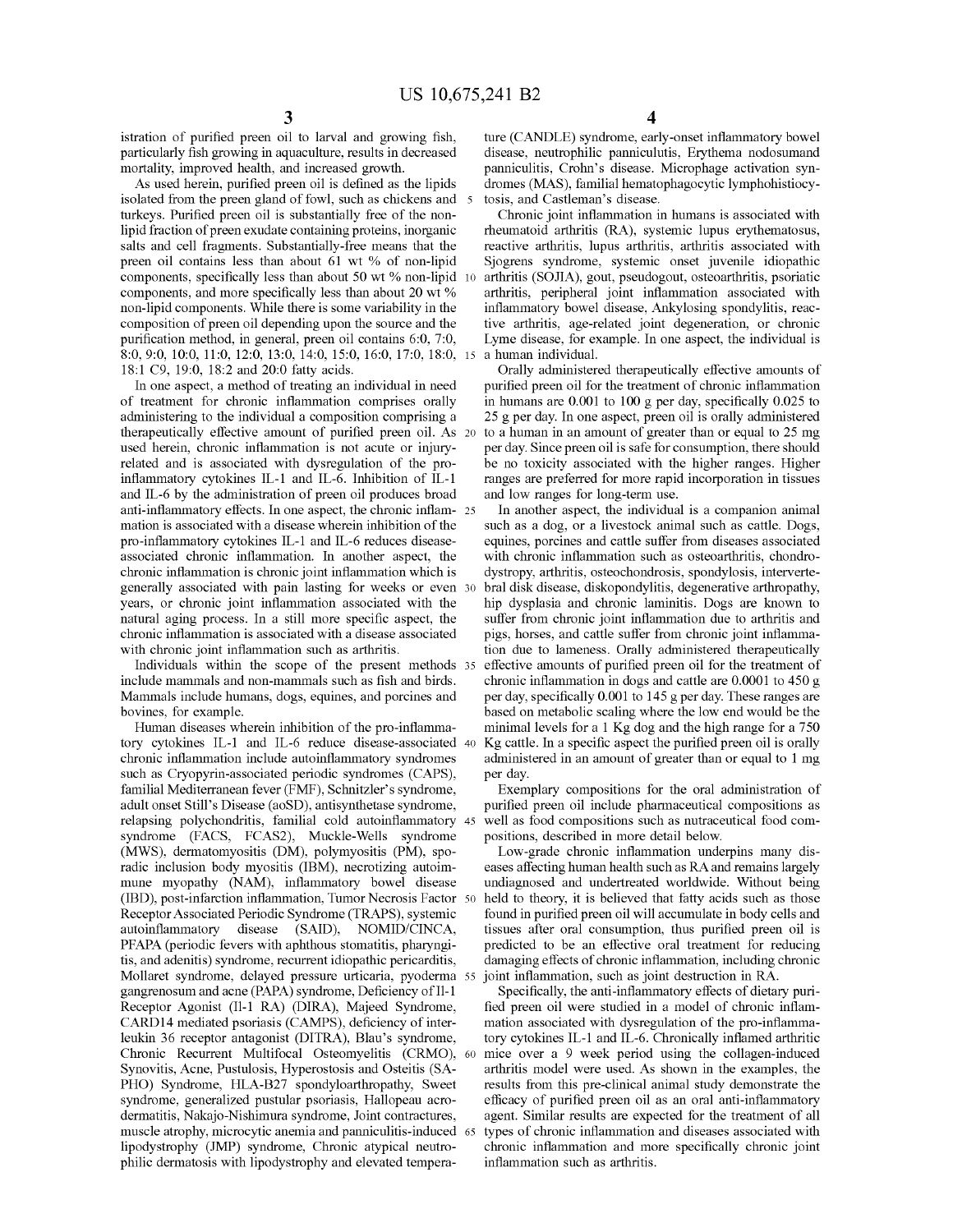Further included herein are feed/food compositions and feed/food additives comprising purified preen oil. As used herein, the term "food composition" and "food additive" refer to compositions for ingestion by a human while "feed composition" and "feed additive" refer to compositions for 5 ingestion by an animal.

In an aspect, a food or feed composition comprises 0.001 to 50 wt % specifically, 0.01 wt % to 10 wt %, and more specifically  $0.1$  wt % to 5 wt % of purified preen oil, wherein the food composition comprises a basal food composition 10 and is suitable for ingestion by a human, and the feed composition comprises a basal feed composition and is suitable for ingestion by an animal. In one aspect, a basal food or feed composition is a nutritionally complete food or feed composition. 15 ethyl HCl, and analogs, and salts thereof.

to a material, liquid or solid, that is used for nourishing a human or animal. Feed compositions, for example are used for sustaining normal or accelerated growth of an animal including newborns or young and developing animals. The 20 terms include a compound, preparation, mixture, or composition suitable for oral intake by a human or animal. Feeds are suitable for herbivorous mammals such as cattle, horses, sheep and goats; for fish and poultry; or for companion animals, for example. A food/feed composition comprises a 25 basal food/feed composition and one or more food/feed additives. The term "basal food/feed composition" refers to An exemplary food product is a dietary supplement such a food/feed composition combinable with purified preen oil described herein. The term "feed/food additive" as used herein refers to components included in small quantities for 30 the purpose of fortifying basic feed/food with nutrients, stimulants, medicine, or to promote feed intake or alter metabolism. As a general rule, feed/food additive are added to a basal feed/food composition in an amount of 0.01 to 10 wt % based on the weight of the basal feed/food composition. Feed/food additives include pre-mixes of biological compositions, or in the present disclosure, compositions containing purified preen oil and optionally at least one additional edible component.

Basal feed compositions may include components such as 40 a protein source, a grain, flavor compositions, vitamins, minerals, preservatives, and combinations thereof. Basal feed compositions can be suitable for ingestion by a target animal.

An animal feed may further include optional ingredients 45 including vitamins, minerals, antibiotics, lipids, carbohydrates, proteins, antioxidants, and amino acids.

Exemplary vitamins include Vitamin A, Vitamin B, Vitamin D, Vitamin E, and Vitamin K. Exemplary minerals include calcium, phosphorus, sodium, potassium, magnesium, chlorine, cobalt, iodine, iron, manganese, copper, molybdenum, zinc and selenium. Common mineral supplements used in poultry feed, for example, include limestone, bone meal, oyster shell, sodium chloride, dicalcium phosphate, manganese sulphate, potassium iodide, and superphosphate.

In some embodiments, one or more antibiotics may be included in the animal feed along with the feed additive. Exemplary antibiotics include penicillin, streptomycin, tetracyclines, zinc bacitracin and aureomycin.

Exemplary lipids include oil seeds, oils and lipids derived from plants or animals. Sources of oilseeds, oils and lipids include corn, soybean, cotton, lupin, peanut, sunflower, canola, sesame seed oil, olive oil, copra and coconut oil, palm kernels and palm oil, casein, butterfat, lard, fish oils, linseed and oil, tuna oil, tallow and yellow grease, and mixtures thereof.

Exemplary carbohydrates include starch, cellulose, pentosans, other complex carbohydrates, corn, milo, barley, rye, oats, wheat, wheat middlings, and various grain-by-products.

Exemplary sources of protein include protein obtained from meat meal or fish meal, liquid or powdered egg, fish solubles, whey, milk protein, rice, milo, millet, corn, oats, barley, wheat, rye, wheat bran and/or middlings, soybeans, sesame seeds, peas and beans, sunflower seeds, wheat germ, alfalfa seed, flaxseed, yeast, earthworms, and fish.

Exemplary amino acids include arginine, histidine, isoleucine, leucine, lysine, methionine, phenylalanine, threonine, tryptophan, valine, tyrosine ethyl HCl, alanine, aspartic acid, sodium glutamate, glycine, praline, serine, cystein

As used herein, the terms "food" and "feed" broadly refer Exemplary antioxidants include beta-carotene, Vitamin E, Vitamin C, and tocopherol, or synthetic antioxidants.

> In another aspect, included herein is a food composition suitable for administration to humans containing a basal food composition and purified preen oil. As used herein, the term "food" or "food product" refers to a food suitable for consumption by humans. The "food product" may be a prepared and packaged food (e.g., milk, yogurt, or cheese). Food products include prepared food products. "Prepared food product" means a pre-packaged food approved for human consumption.

> as a powder, liquid concentrate, bar or shake. Powders and concentrates can be added to a liquid such as water or milk for consumption. In addition to purified preen oil, the dietary supplement can comprise additional components such as vitamins, minerals, amino acids and protein sources.

> In another aspect, a functional food or feed additive composition comprises 0.001 to 99 wt %, specifically, 0.01 wt% to 95 wt% of purified preen oil, wherein the functional food additive composition comprises a basal functional food additive composition and is suitable for ingestion by a human, and the functional feed additive composition comprises a basal functional feed additive composition and is suitable for ingestion by an animal. A 100% purified preen oil food or feed additive composition could, for example, be in the form of a capsule. As used herein, a functional food/feed additive is a functional edible substance that is not consumed as a food itself, but that is added to food to provide or maintain nutritive value. Essentially, a functional food/feed additive is a dietary supplement that is added directly to a food or feed composition to improve the properties of the food or feed composition or the health of the animal. Basal functional food/feed additives include, vitamins, minerals enzymes, essential oils, acidifiers prebiotics, probiotics, botanical products yeast and yeast fractions, as well as carriers.

> In another aspect, included herein are pharmaceutical compositions comprising preen oil. For example, a pharmaceutical composition comprises 0.001 to 99 wt %, specifically 0.1 wt % to 99 wt % of purified preen oil, and a pharmaceutically acceptable excipient.

Tablets and capsules for oral administration may be in unit dose form, and may contain conventional excipients such as 60 binding agents, for example syrup acacia, gelatin, sorbitol, tragacanth, or polyvinyl-pyrrolidone; fillers for example lactose, sugar, maize-starch, calcium phosphate, sorbitol or glycine; tabletting lubricant, for example magnesium stearate, talc, polyethylene glycol or silica; disintegrants for example potato starch, or acceptable wetting agents such as sodium lauryl sulphate. The tablets may be coated according to methods well known in normal pharmaceutical practice.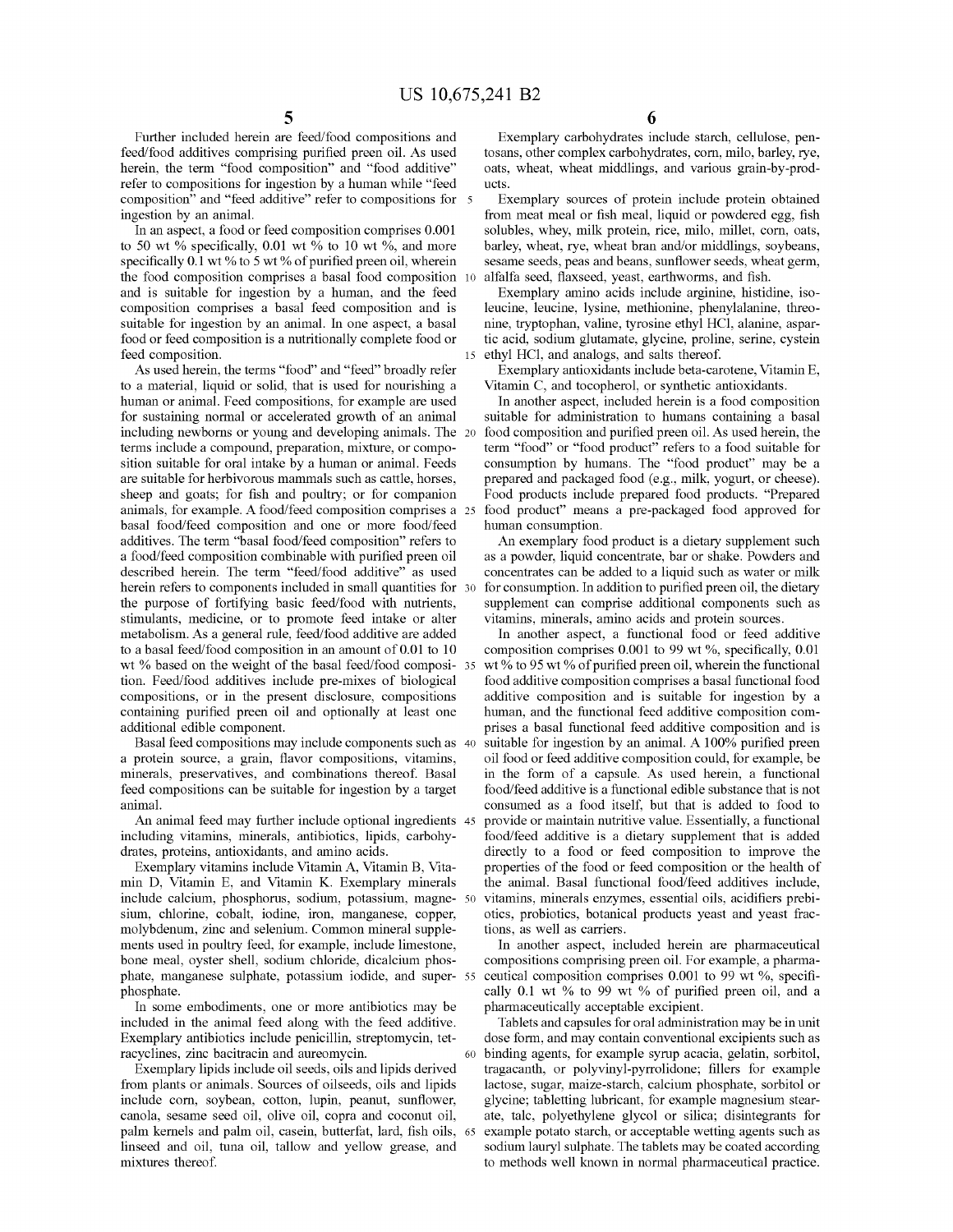Oral liquid preparations may be in the form of, for example, aqueous or oily suspensions, solutions, emulsions, syrups or elixirs, or may be presented as a dry product for reconstitution with water or other suitable vehicle before use. Such liquid preparations may contain conventional additives such as suspending agents, for example sorbitol, syrup, methyl cellulose, glucose syrup, gelatin hydrogenated edible fats; emulsifying agents, for example lecithin, sorbitan monooleate, or acacia; non-aqueous vehicles (which may include edible oils), for example almond oil, fractionated coconut oil, oily esters such as glycerine, propylene glycol, or ethyl alcohol; preservatives, for example methyl or propyl p-hydroxybenzoate or sorbic acid, and if desired conventional flavoring or coloring agents.

In another aspect, a method of feeding a growing fish comprises, feeding the growing fish a fish food composition comprising an effective amount of purified preen oil to improve survival and/or stimulate growth in the growing fish. As used herein, the term fish includes finfish and  $_{20}$ shellfish such as shrimp. The term growing fish means fish that are increasing in length and weight in time. Exemplary growing fish are larval and juvenile fish. New methods to improve fish growth and survival are needed, and in particular additives for fish feed that can improve survival and/or growth and that are stable to the fish feed production process. Growth can be measured as the length of the fish, such as the average length of fish in a population.

In a specific aspect, the fish is in aquaculture. As used herein, aquaculture means the active cultivation of aquatic 30 organisms under controlled conditions. Aquaculture systems use water as the medium for cultivation. An aquaculture system must provide clean and oxygenated water to support the cultivated organisms as well as a means to remove deoxygenated water and wastes. As used herein, aquaculture includes both marine and freshwater aquaculture. Typical aquaculture systems include holding tanks and means for filtering, dissolved gas control, and temperature control. Aquaculture typically requires a prepared aquaculture feed composition to meet dietary requirements of the cultured animals.

Basal aquaculture fish feed compositions, for example, contain a protein source such as fish meal. Due to problems securing fish to produce fish meal and the depletion of fish stock for feeding fish, attempts have been made to supplement fish foods with other proteins. Soy protein is commonly used as a protein source in basal fish feeds, however soy protein induces gut inflammation and increases proinflammatory cytokines. These cytokines are linked to decreased food intake and growth. Researchers have been trying to find ways to counteract the proinflammatory effects of certain alternative fish foods. An advantage of the use of purified preen oil in fish food compositions for aquaculture is that it reduces proinflammatory processes known to reduce growth and can reduce the negative effects of commonly available protein sources such as soy protein

High valued fish for aquaculture applications (carp, tilapia, hybrid striped bass, salmon, trout, catfish, yellow perch, walleye; marine species such as cod, cobia, sea bass, tuna, and sole; and shellfish such as shrimp, scallops and 60 oysters for example) may have poor larval growth and high rates of mortality, which is delaying the expansion of the aquaculture industry. In particular, there can be high mortality rates of up to 95% at the larval stage. Inflammation of the gastrointestinal tract has been shown to slow growth in fish species. New methods to improve fish growth are needed. Purified preen oil can be added to a fish feed or a fish

feed pre- or post-pellet formation and can either be added on the diet or as a replacement for some of the lipid in the fish food.

In experiments described herein, larval and fish food pellets served as a control or were coated with 2% preen oil. The fish were fed the two diets in 4 tanks each and growth was measured by length increases. The experiment lasted 30 days. Larval fish fed the preen oil had a 27% increase in growth  $(P=0.02)$ . In addition, preen oil improve survival in fish exposed to hypoxic conditions, demonstrating that preen oil reduces the susceptibility of the fish to stress and increases their chances of survival in culture.

In another aspect, a diet containing purified preen oil was found to reduce hypoxia in fish in aquaculture that were subjected to hypoxic conditions. A method of reducing the risk of hypoxia in a fish in aquaculture comprises feeding the fish a fish food composition comprising an effective amount of purified preen oil to reduce the risk of hypoxia in the fish in aquaculture. In one aspect, the fish have been exposed to hypoxic conditions or are at risk of being exposed to hypoxic conditions. Hypoxia is a known problem in aquaculture, particularly pond aquaculture, where fish are often raised at high densities. During the day when the algae in the ponds are photosynthesizing, there is typically enough oxygen in the ponds. At night, however, the algae start to respire and oxygen levels can drop dramatically. Some or all fish often die overnight due to hypoxia, which is why many commercial aquaculture facilities rely on aerators to oxygenate the ponds overnight. The ability of preen oil to protect fish from hypoxia in aquaculture is a significant discovery.

In one aspect, the fish food composition comprises 0.01 wt% to 10 wt%, specifically, 0.1 wt% to 2 wt% of purified preen oil on a w/w basis and a basal fish feed composition. In a more specific aspect, included herein is an aquaculture fish feed composition containing purified preen oil and a basal aquaculture fish feed composition. The aquaculture fish feed composition comprises 0.01 wt % to 10 wt %, specifically, 0.1 wt% to 2 wt% of purified preen oil. Typical components in a basal fish feed or aquaculture fish feed composition include proteins and carbohydrates, based on fish meal, soybean meal or vegetable/com meal, and may be supplemented with essential amino acids, proteins, peptides, vitamins, minerals, carbohydrates, fats, oils, and combinations thereof. Vitamins include A, E, K,  $D_3$ ,  $B_1$ ,  $B_3$ ,  $B_6$ ,  $B_{12}$ , C, biotin, folic acid, panthothenic acid, nicotinic acid, choline chloride, inositiol, and para-amino-benzoic acid. Minerals include salts of calcium, cobalt, copper, iron, magnesium, manganese, phosophorus, potasium, selenium and zinc. Other components may include, but are not limited to, antioxidants, beta-glucans, bile salt, cholesterol, enzymes, monosodium glutamate, and the like. Basal aquaculture fish feed compositions are prepared products generally in the form of flakes, pellets or tablets that form a nutritionally complete diet for the aquacultured species. The purified preen oil can be added during production of the aquaculture fish feed composition so that it is substantially homogeneously distributed throughout the aquaculture fish feed composition, or the purified preen oil can be added to a pre-prepared basal aquaculture fish feed composition for example by top dressing.

In other aspect, soy is used as a protein source in a basal fish feed composition. Soybeans in the form soy flours, soy flakes, and soy meal generally have off-flavors that are unpalatable to aquacultured fish due to their relatively higher antigenicity. Fish feed compositions containing purified preen oil may allow for the use of higher amounts of soy protein in fish food compositions.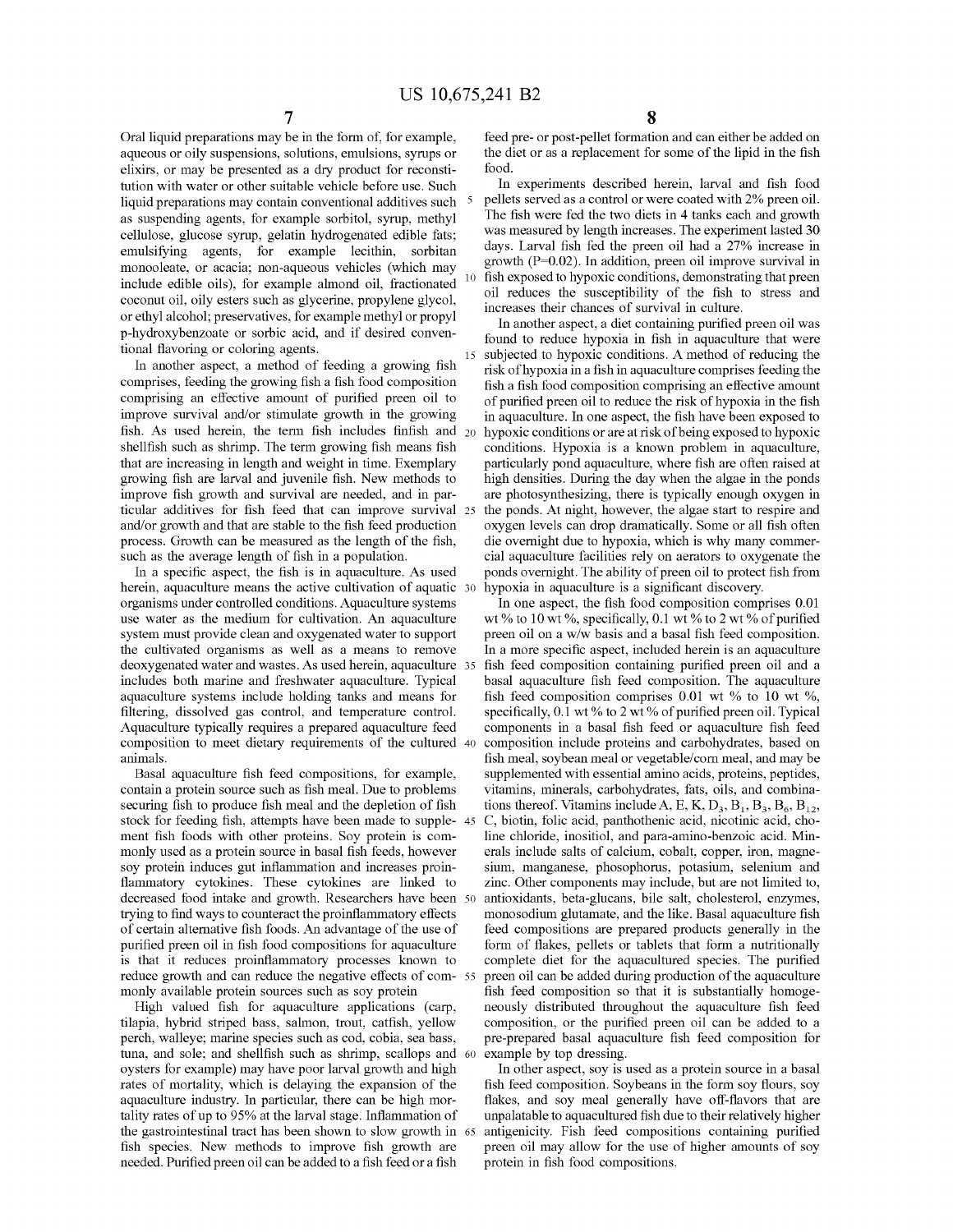The importance of providing a sufficient amount of lipids for successful production of marine fish larvae is known in the art. The two main live feeds used for marine fish larval production, rotifers and Anemia (brine shrimp nauplii), naturally lack certain long chain polyunsaturated fatty acids <sup>5</sup> and highly unsaturated fatty acids must be supplemented to ensure successful survival, growth and metamorphosis of the larvae. A major source of long chain polyunsaturated fatty acids for live feed supplementation is fish oils. Saturated and monounsaturated fatty acids have also been identified as major energy yielding nutrients in fish. U.S. Pat. No. 7,063,855 describes feeding lipids to aquacultural prey organisms to improve the highly-unsaturated fatty acid content of the live food. 15

Also included herein are aquaculture fish feed additive composition comprising purified preen oil, such as 0.1 to 99 wt % purified preen oil. The aquaculture fish feed additives optionally include an edible component in addition to the purified preen oil.  $_{20}$  Ind.) and housed in shoebox units (3 mice per box) with a

As an alternative to feeding fish a feed containing purified preen oil, fish can be fed live prey organisms that have been fed a diet containing purified preen oil. In one aspect, a method of feeding live prey organisms for use as food in aquaculture comprises feeding the live prey organisms a diet 25 comprising an effective amount of purified preen oil to increase a preen oil lipid content of the live prey organisms. In an aspect, the diet for the live prey organisms comprises 0.1 wt % to 50 wt %, specifically 1 wt % to 10 wt % of purified preen oil based on the total weight of the diet. In 30 another aspect, the preen oil fatty acid content of the live prey organisms that have been fed purified preen oil is 0.01 to 10% of total fatty acids of the prey.

In another aspect, a method of feeding a growing fish such as a larval or juvenile fish, comprises feeding the growing 35 fish live prey organisms that have been fed a diet comprising an effective amount of purified preen oil to increase a preen oil lipid content of the live prey organisms. In one aspect, the growing fish are in aquaculture. Amounts of purified preen oil in the diet of the live prey organisms include 0.1 wt to 50 40 wt %, specifically 1 wt % to 10 wt %, purified preen oil based on the total weight of the diet. Live prey organisms include Anemia, rotifers and zooplankton. The diet of live prey organisms can contain similar components to the basal fish feed compositions described herein. 45 assigned to one of the following dietary treatments: (1) 3%

The invention is further illustrated by the following non-limiting examples.

#### EXAMPLES

#### Example 1: Purification of Preen Oil from Preen Glands

broilers using mechanical means, cut open, and gland contents were removed. The preen lipids were extracted from the gland contents by heating to an internal temperature of 80° C. and centrifugation at 3,000xg for 40 minutes, and the fractions were analyzed using thin layer chromatography and gas chromatography (GC) for fatty acid composition. 60 The amount of preen oil isolated from laying hens varied from 0.09-0. 79 g of oil per preen gland. The amount of preen oil isolated from broilers varied from 0.05-0.21 g of oil per preen gland. The fatty acid content of purified preen oil is provided in FIG. **1.** 

Preen oil was also isolated from turkey preen glands and the amount of preen oil is given in table 1.

| 10      |  |
|---------|--|
| TABLE 1 |  |

|                                      | Preen oil isolated from turkey preen glands |                                                   |
|--------------------------------------|---------------------------------------------|---------------------------------------------------|
| Type of Sample                       | Number of Samples<br>Collected              | Mean Weight<br>of Total Oil<br>Material Per Gland |
| Young Turkey raised at UW<br>Madison | 13                                          | 0.13                                              |
| Turkey Toms                          | 10                                          | 0.73                                              |

#### Example 2: Anti-Inflammatory Activity of Purified Preen Oil in Collagen Induced Arthritis Mouse Model

Methods:

Collagen-induced arthritis model. Four-week-old male DBA/1 mice (n=72) were purchased (Harlan, Indianapolis, 12: 12 hour light-dark cycle. Mice were fed a standard rodent diet (8604, Harlan, 24.5% protein, 4.4% fat, 46.6% nitrogenfree extract) during a 7 day environmental acclimation period. After the acclimation period, mice were switched to a 97% complete, casein-based, semi-purified diet (based on the AIN-76A diet; TD140724) supplemented with 3% corn oil (CO) as the principle dietary fat (100% nutritionally replete after 3% CO addition). CO has been used as a reference dietary lipid source in multiple collagen-induced arthritis studies. In some studies, canola oil (CA) was used in place of corn oil.

After 3 weeks of maintenance on the CO diet, mice were immunized as previously described to induce arthritis. Briefly, 8 week old mice were randomized into two groups for immunization against chick type II collagen (tIIc, Chondrex, Redmond, Wash., n=45), or 0.05M acetic acid (sham non-arthritic, n=27) emulsified with complete Freund's adjuvant (4 mg/ml *M tuberculosis* H37RA). After a booster injection 3 weeks later, mice were monitored daily for clinical signs of arthritis (see clinical arthritic score). In order to prevent excessive handling, arthritic mice were assessed for severity three times per week after diagnosis.

When the first mouse in a cage developed positive clinical signs of arthritis (designated day 0), it was randomly CO diet, (2) 3% CA diet, or (3) 3% preen oil diet. Because the onset of arthritis occurs unpredictably, dietary treatments were initiated post-onset only. Specifically, the first arthritic mouse in a box was randomly reassigned to a dietary 50 treatment in a new cage. The remaining mice in the original cage were relocated to the new cage only after development of arthritis. Arthritic and sham-immunized mice (maintained on the CO diet) remained on dietary treatments for 63 days. Preen glands were removed from tails of laying hens and Throughout the dietary treatment period, clinical arthritic score (described below) was monitored three times per week, per mouse. Additionally, paw thickness measurements (described below) were recorded once per week upon and post-development of arthritis.

Clinical Arthritic Score.

Mice were examined three times per week by a trained observer blinded to treatment as detailed previously. Individual paws were assigned a score based on the following criteria: 0=normal: no inflammation; 1=mild: definite redness and swelling of the ankle or wrist or apparent redness 65 and swelling limited to individual digits, regardless of the number of affected digits; 2=moderate: redness and swelling of ankle and wrist; 3=severe redness and swelling of the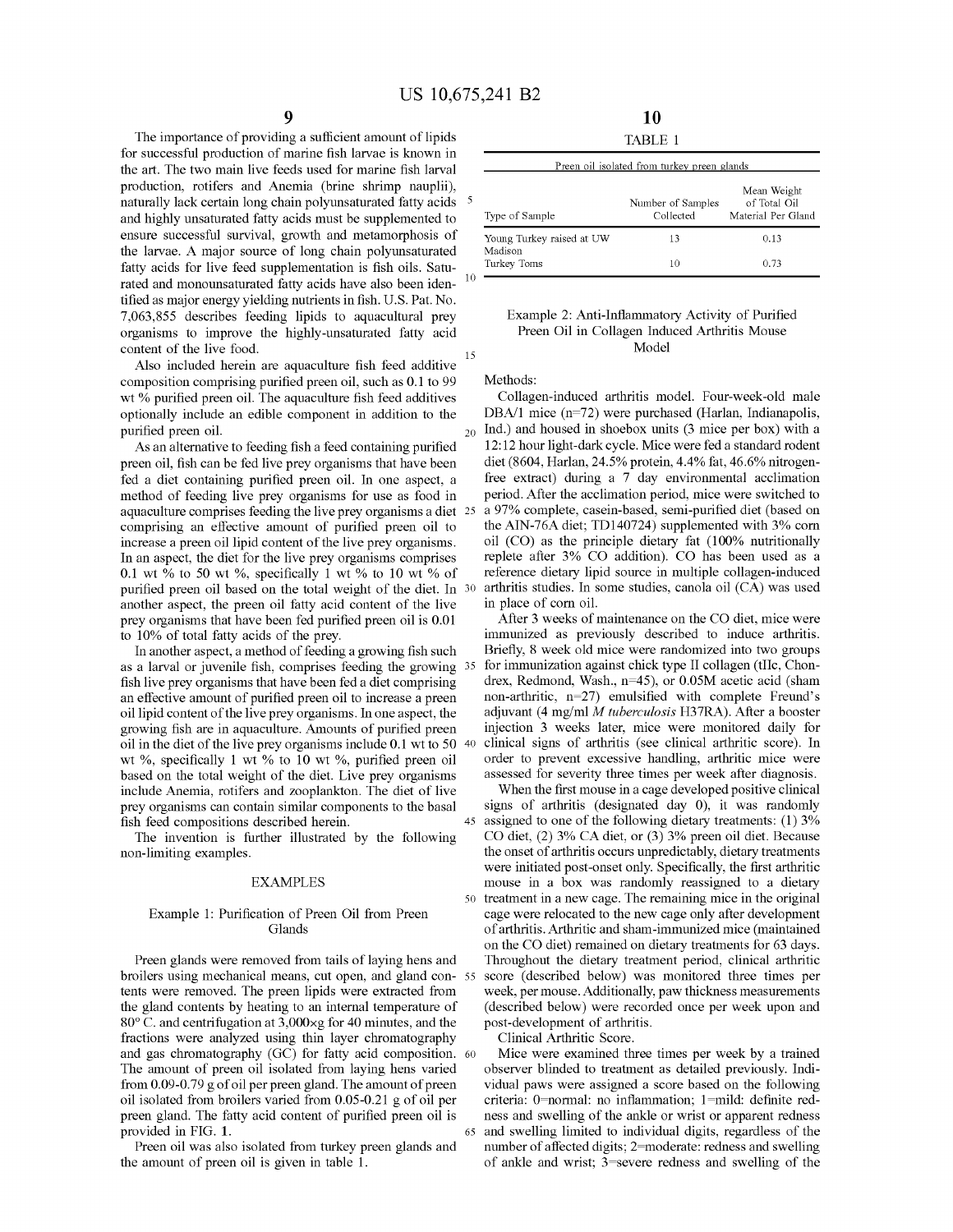entire paw including digits; 4=maximally inflamed limb involving multiple joints. The sum of all four paws was calculated, averaged between the two observers, and reported as the "clinical arthritic score".

Paw Thickness Measurements.

Immediately upon onset of arthritis and weekly thereafter, individual paw thickness was recorded using a pressure sensitive caliper (SPI, Garden Grove, Calif.) as an adjunct to clinical arthritic score.

Paw Tissue Preparation.

On day 63 immediately after mice were euthanized by exsanguination, front and hind paws were harvested, snap frozen in liquid nitrogen, and separately weighed then crushed under liquid nitrogen. Total protein was extracted by tissue homogenization using T-PER® tissue protein extraction reagent with Halt™ protease inhibitor cocktail (Thermo, Rockford, Ill.) including the following proteases: AEBSF (1 mM), Aprotinin (800 nM), Bestatin (50 uM), E64 (15 uM), Leupeptin (20 uM), Pepstatin A (10 uM), and EDTA (5 mM) at  $10:1$  v/w buffer to paw tissue. Samples  $20$ were incubated on ice for 1 hour and centrifuged at 3,000 RPM for 10 minutes at 4° C. Supernatant was collected and centrifuged at 16,000 $\times$ g at 4° C. for 45 minutes. Avoiding the top lipid layer, supernatant was collected and stored at  $-80^{\circ}$  C. Total protein content was determined using a BCA 25 protein assay (Thermo, Rockford, Ill.) prior to cytokine quantitation. Samples were diluted to a final protein concentration less than 1 mg/ml.

Cytokine analysis. Paw tissue concentrations of interleukin (IL)-1 $\beta$ , IL-6, IL-10 and tumor necrosis factor (TNF)- $\alpha$  30 20:2n-6 were measured using the mouse Bio-Plex Pro™ cytokine assay system according to the manufacturer's specifications (Bio-Rad Laboratories, Hercules, Calif.). Fluorescence was measured using the Luminex 100™ system (Bio-Rad Laboratories) and results were analyzed using Bio-Plex Man-  $35$  Values are means (n = 3/group). ager™ software (Bio-Rad Laboratories). Cytokine concentrations for each tissue were normalized to the respective total protein content for that sample and reported as ng/g of tissue protein.

Fatty Acid Determination.

Total lipids from both dietary fat sources and paws were extracted using chloroform/methanol (2:1 v/v) according to methods known in the art, with the exception that paws were crushed and cut into approximately 3 mmx3 mm pieces prior to homogenization. Fatty acid methyl esters were 45 prepared by acid-catalyzed methylation. Relative percentages of fatty acid methyl esters were determined using an Agilent 6890N GC (Agilent Technologies, Santa Clara, Calif.) equipped with a Restek Rt®-2560 100m biscyanopropyl polysiloxane column (Restek, Bellefonte, Pa.). Results:

As shown in FIG. **2,** dietary preen oil supplemented at 3% (w/w) reduced the clinical arthritic score in the collagen induced murine model of rheumatoid arthritis. DBA/1 mice were fed diets containing 6% total fat supplemented with 55 either 3% corn oil or 3% preen oil for 63 days post-onset of arthritis. A blinded observer scored severity of arthritis three times per week. Each point represents group means at each day; 3% preen oil (n=7), 3% corn oil (n=5). FIG. **3** shows the average reduction in arthritic severity over a 63-day period 60 post onset of disease. Dietary preen oil fed at 3% w/w reduced arthritic severity 55% compared to a 3% com oil supplemented diet. Values are means±standard deviation.

FIG. **4** shows a comparison of 3% preen oil and corn oil diet fatty acid compositions. Diets contained 6% total fat 65 with corn oil making up the basal fat. Means are grams of fatty acid per 100 g total fat±SEM. Not pictured: 3% preen

oil diet contains a total of 8% of saturated fatty acids 5:0-12:0. Table 2 shows the hind paw fatty acid composition of sham mice fed 3% preen oil or 3% corn oil over a 63 day period. Table 2 shows that after oral administration of preen 5 oil FAs not present in corn oil, such as 12:0, 17 :0, 17: 1, and 19:0, are increased in the paws of mice suggesting that orally administered preen oil accumulates at the site of inflammation.

10 TABLE 2

| Hind paw fatty acid composition of sham mice fed 3%<br>preen oil or 3% corn oil over a 63 day period. |                          |                           |            |
|-------------------------------------------------------------------------------------------------------|--------------------------|---------------------------|------------|
| Fatty acid                                                                                            | 3% Corn Oil<br>g/100 gFA | 3% Preen Oil<br>g/100 gFA | Pooled SEM |
| 12:0                                                                                                  | ND                       | 0.04                      | 0.01       |
| 14:0                                                                                                  | 0.73                     | 1.50                      | 0.04       |
| 14:1                                                                                                  | 0.10                     | 0.22                      | 0.01       |
| 15:0                                                                                                  | 0.01                     | 0.07                      | 0.01       |
| 16:0                                                                                                  | 8.92                     | 11.71                     | 0.47       |
| 16:1                                                                                                  | 13.92                    | 18.30                     | 0.72       |
| 17:0                                                                                                  | ND                       | 0.09                      | 0.01       |
| 17:1                                                                                                  | ND                       | 0.27                      | 0.01       |
| 18:0                                                                                                  | 0.58                     | 0.76                      | 0.04       |
| 18:1c9                                                                                                | 40.83                    | 39.40                     | 0.38       |
| 18:1 c11                                                                                              | 3.04                     | 3.43                      | 0.08       |
| $18:2 n-6$                                                                                            | 29.64                    | 21.37                     | 0.47       |
| 18:2 c9t11-CLA                                                                                        | 0.06                     | ND                        | 0.01       |
| $18:3n-3$                                                                                             | 0.19                     | 0.18                      | 0.02       |
| 19:0                                                                                                  | ND                       | 0.05                      | 0.01       |
| 20:0                                                                                                  | 0.10                     | 0.12                      | 0.01       |
| $20:1n-9$                                                                                             | 0.37                     | 0.39                      | 0.01       |
| $20:2n-6$                                                                                             | 0.04                     | 0.05                      | $_{0.01}$  |
| $20:4n-6$                                                                                             | 0.28                     | 0.33                      | 0.01       |
| $22:6n-3$                                                                                             | 0.07                     | 0.07                      | 0.01       |
| Unknown                                                                                               | 1.42                     | 1.70                      | 0.22       |
| Total Identified                                                                                      | 98.58                    | 98.30                     | 0.03       |

ND, non detectable

After 9 weeks of arthritis monitoring, paws were examined for proinflammatory cytokine levels. FIG. **5** shows that 3% preen oil reduced IL-1 $\beta$  to much lower levels than 40 canola oil, and close to the levels seen in non-arthritic mice. FIG. **6** shows that 3% preen oil reduced IL-6 to much lower levels than canola oil, and lower than the levels seen in non-arthritic mice. These data are consistent with reduced arthritis in mice fed preen oil in that paw proinflammatory cytokines were reduced to sham levels in these mice.

#### Example 5: Effects of Preen Oil on Mouse Growth

8 week old, weight-matched mice were fed either a 3% 50 CA diet or a 3% preen oil diet and weighed weekly over a 63-day period. As shown in FIG. **7,** mice fed 3% preen oil had a 30% increase in weight gain vs mice fed 3% CA, suggesting that dietary preen oil increases growth rate or weight gain. Upon further examination several weeks later, increased growth rate did not result in an increased fat mass compared to mice fed 3% CA diet. This observation suggests preen oil may increase growth rate without increased fat deposition in adipose or an associated lipodystrophy.

#### Example 4: Effects of Preen Oil on the Growth and Survival of Larval Fathead Minnows Fed Exclusively on Formulated Diet

Methods:

Experimental System.

Eight 7-L glass aquariums (tank water volume was 6 L) with flow-through water (carbon-filtered City of Madison,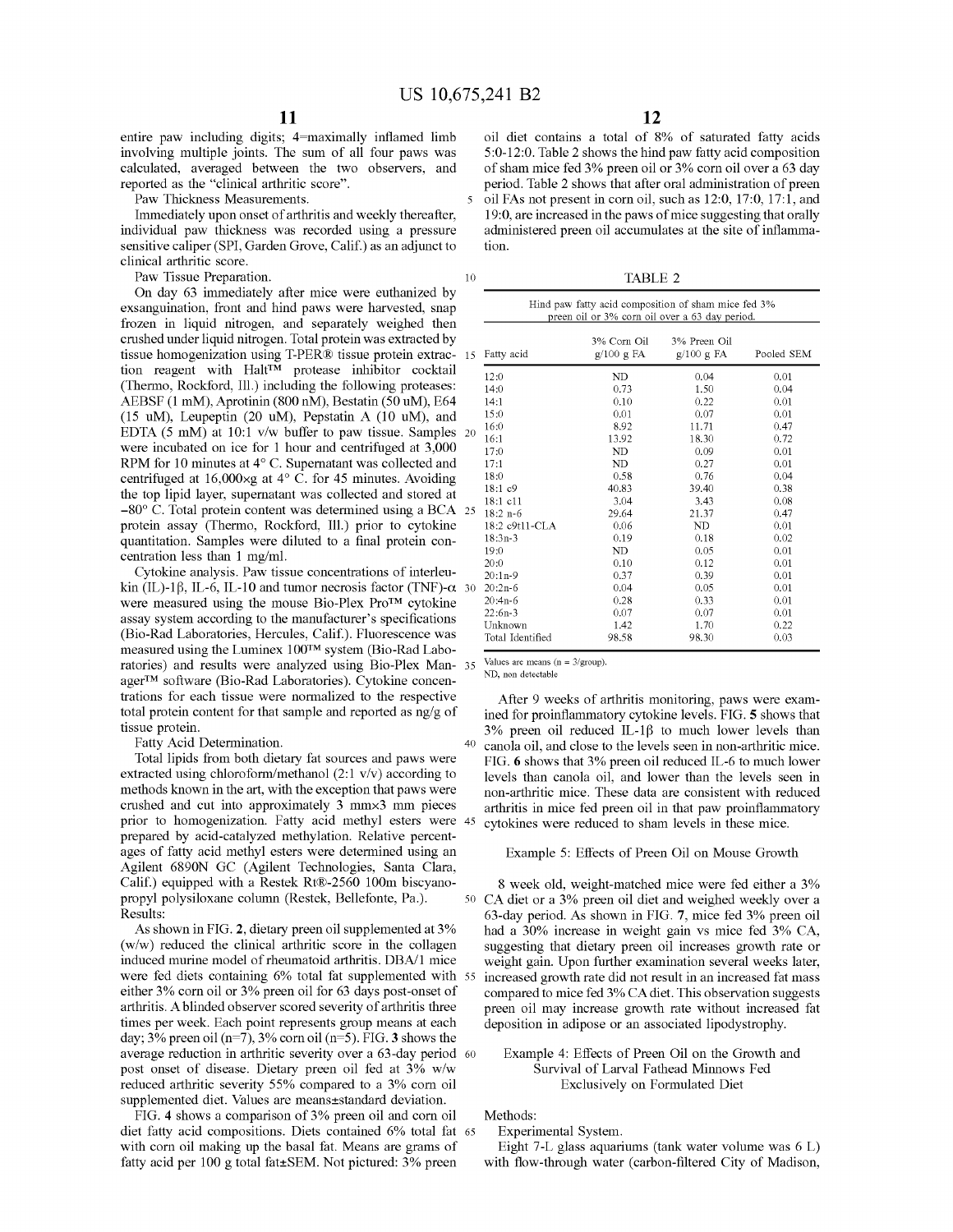Wis. water). The temperature was  $25\pm0.5^{\circ}$  C. The flow rate into each tank was 250 ml/min (2.5 tank turnovers per hour). Each tank had an air stone.

Fish.

Fifty newly hatched fathead minnows were added to each 5 tank on day 0. The fish were obtained from the colony maintained at the UW-Madison Aquaculture Research Laboratory.

Feed.

Larval fathead minnows are typically fed live *Artemia,*  but for this experiment the fish were only fed dry, formulated diet (Skretting, Gemma Micro 150) to ensure that all fish fed on the treated diet.

Experimental Design.

A randomized block design was used for the experiment. There were two blocks (upper or lower shelf), and two treatment groups: (1) control and (2) fed with diet top-coated with 2% preen oil. There were four tanks per treatment group and treatments were randomized within block. The fish in each tank were fed twice daily (morning and afternoon) an excess of feed. Tanks were cleaned approximately weekly or as needed.

Data Collection.

The lengths of the fish were measured on day 0, 1 and 2 months using digital photos taken of each tank and a digital ruler (Pixelstick).

Results:

At month one, the larval fish fed the control and 2% preen oil diets were 0.72±0.6 and 0.92±0.04 cm in length, respec- the invention unless otherwise claimed. No language in the tively (FIG. 8). This difference was significant at P=0.03 30 (paired, two-tailed t-test). At month two, the larval fish fed the control and 2% preen oil diets were  $1.51\pm0.02$  and 1.84±0.02 cm in length, respectively. This difference was significant at P=0.05 (paired, two-tailed t-test). Larval survival at the end of the experiment in the control and 2% 35 preen oil groups were  $16.5\pm3.1\%$  and  $41.5\pm9.1\%$ , respectively (FIG. **9).** Thus, the diet including preen oil increased larval fish growth measured as total length and also significantly improved survival after one and two months.

#### Example 5: Effects of Preen Oil on the Survival of Hypoxic Juvenile Walleye

#### Methods:

#### Experimental System.

Fifteen 7-L glass aquariums (tank water volume was 6 L) with flow-through water (carbon-filtered City of Madison, Wis. water). The temperature was  $25\pm0.5^{\circ}$  C. The flow rate into each tank was 250 ml/min (2.5 tank turnovers per hour). Experimental Design. 50

A randomized design was used. There were three treatment groups: (1) control, (2) tallow oil iso-caloric control, and (3) 2% preen oil. There were five tanks per treatment group, each stock with five juvenile walleye (approximately 2.3 g each at the start of experiment). The fish in each tank 55 were fed twice daily (morning and afternoon) at a rate of approximately 5% of their body weight daily. The fish were fed (Skretting, Gemma Diet, 1 mm).

Results

Fifteen days after the start of the experiment, the water to 60 the fish tanks was turned off to prevent a change in water temperature during repairs to the lab's hot water system. The air to the tanks, however, was also mistakenly turned off and the environmental conditions in the tanks rapidly became hypoxic. By the time this was discovered, many fish had 65 died or were severely stressed. The percent survival by treatment group was as follows: Control (40%), Iso-caloric

tallow oil control (52%), preen oil (96%) (FIG. **10).** The differences were highly significant (P<0.02 between preen oil and control and preen oil and iso-caloric control). The average fish weight of the fish on day 15 was 3.6+0.1 g. There was no significant treatment effect on growth at this time.

The use of the terms "a" and "an" and "the" and similar referents (especially in the context of the following claims) are to be construed to cover both the singular and the plural, unless otherwise indicated herein or clearly contradicted by context. The terms first, second etc. as used herein are not meant to denote any particular ordering, but simply for convenience to denote a plurality of, for example, layers. The terms "comprising", "having", "including", and "containing" are to be construed as open-ended terms (i.e., meaning "including, but not limited to") unless otherwise noted. Recitation of ranges of values are merely intended to serve as a shorthand method of referring individually to each separate value falling within the range, unless otherwise indicated herein, and each separate value is incorporated into the specification as if it were individually recited herein. The endpoints of all ranges are included within the range and independently combinable. All methods described herein can be performed in a suitable order unless otherwise indicated herein or otherwise clearly contradicted by context. The use of any and all examples, or exemplary language (e.g., "such as"), is intended merely to better illustrate the invention and does not pose a limitation on the scope of specification should be construed as indicating any nonclaimed element as essential to the practice of the invention as used herein.

While the invention has been described with reference to an exemplary embodiment, it will be understood by those skilled in the art that various changes may be made and equivalents may be substituted for elements thereof without departing from the scope of the invention. In addition, many modifications may be made to adapt a particular situation or material to the teachings of the invention without departing 40 from the essential scope thereof. Therefore, it is intended that the invention not be limited to the particular embodiment disclosed as the best mode contemplated for carrying out this invention, but that the invention will include all embodiments falling within the scope of the appended 45 claims. Any combination of the above-described elements in all possible variations thereof is encompassed by the invention unless otherwise indicated herein or otherwise clearly contradicted by context.

The invention claimed is:

**1.** A method of feeding a growing fish, comprising

- feeding the growing fish a fish food composition comprising an effective amount of purified preen oil to improve survival and/or stimulate growth in the growing fish,
- wherein the purified preen oil comprises 16:0, 18:0, 18:1 c9, 19:0, 18:2 and 20:0 fatty acids.

**2.** The method of claim **1,** wherein the food composition comprises 0.01 to 10 wt % purified preen oil on a w/w basis.

**3.** The method of claim **1,** wherein the fish is in aquaculture.

**4.** The method of claim **1,** wherein the fish is a finfish or a shellfish.

**5.** The method of claim **4,** wherein the fish is carp, tilapia, hybrid striped bass, salmon, trout, catfish, yellow perch, walleye, cod, cobia, sea bass, tuna, sole, shrimp, scallops or oysters.